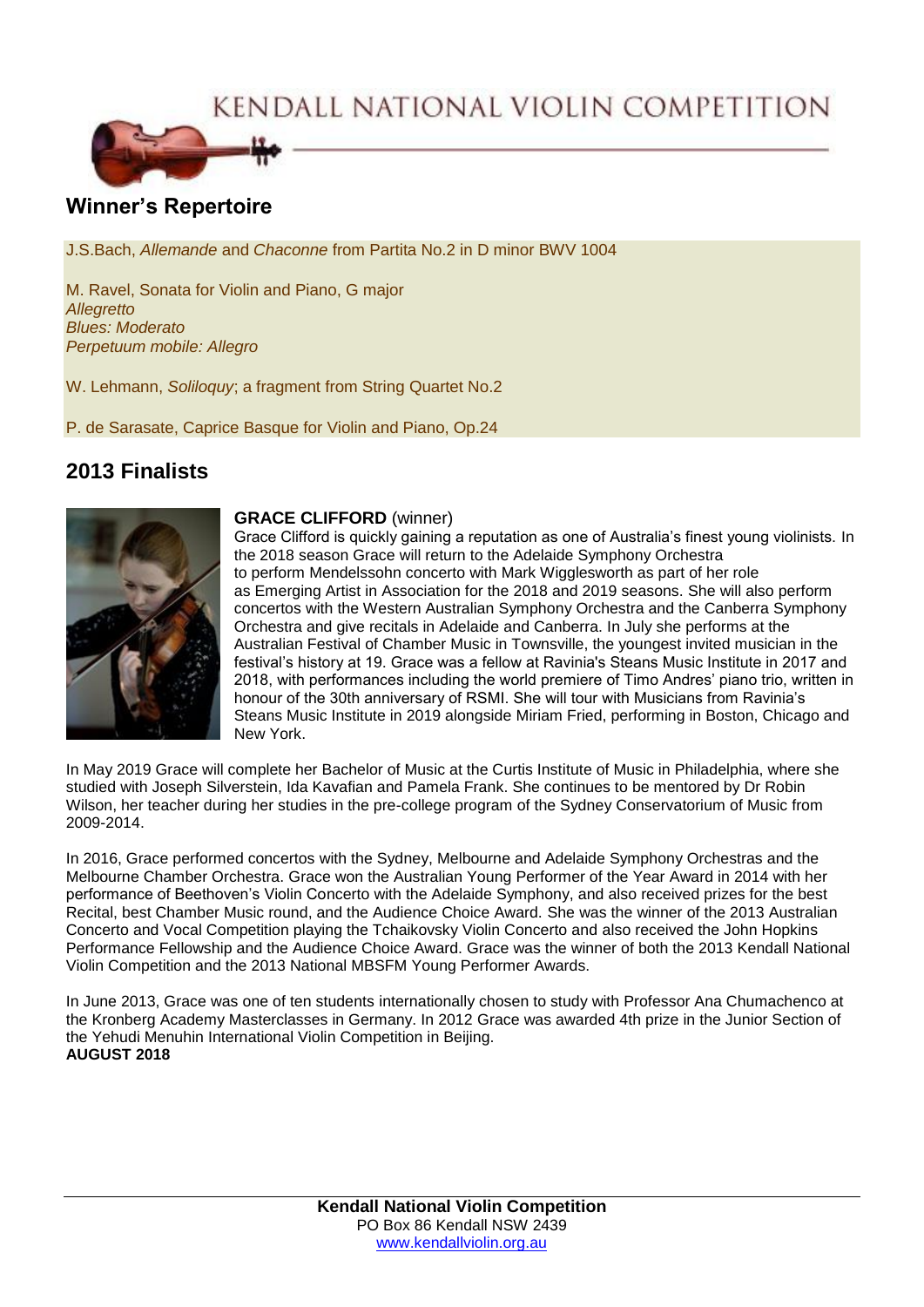

ensembles.

## **BEN ADLER**

Benjamin Adler is the Artist in Residence at St Andrew's College, within the University of Sydney.

Ben holds a Bachelor of Music from the Sydney Conservatorium of Music, where he was leader of the Chamber Orchestra for two years, concertmaster of the Symphony Orchestra, and performed as soloist with the Wind Symphony and Chamber Orchestra. He was awarded the Frank Hutchens Student of the Year Prize for 2014. The previous year, Ben won the prize for Best Performance of an Australian Piece at the Kendall National Violin Competition, and was a semi-finalist in the Gisborne International Music Competition.

Ben was a 2016 Australian Chamber Orchestra Emerging Artist, and has since performed as both section member and soloist with the ACO and the ACO Collective, having toured nationally with both

A keen chamber musician, Ben was first violinist of the Hillel String Quartet from 2012 to 2016, with whom he toured Australia and Europe. In 2017, he toured Europe with pianist Will Cesta, performing in London and at the Kuhmo Chamber Music Festival, Finland. He has since played with the Australia Piano Quartet, the Sydney Art Quartet and the Opus Now Quartet. Ben also relishes improvised music; he is a longtime member of the Emanuel Synagogue band and recently formed his own klezmer band.

Beyond the violin, Ben debated for the University of Sydney, was published in the Sydney Undergraduate Journal for Musicology, and still considers himself an enthusiastic if uncommitted long-distance runner. **AUGUST 2019**



## **YE JIN MIN**

Violin virtuoso and multiple competition prize winner Ye Jin Min is currently a Doctoral candidate at Yale University in the US. Ye Jin completed her undergraduate studies in Australia at the Sydney Conservatorium and a Masters Degree at Yale where she held the Stephen & Denise Adams Scholar- and Fellowship for the duration of her studies and received the Yale Alumni award.

Ye Jin has performed extensively as soloist and chamber musician and was a member of the Sydney Symphony's Sinfonia Orchestra from 2012 until 2015. She is a first prize winner of the Kendall National Violin Competition, the Animato International Violin Competition, a prize winner of the Dorcas McClean traveling scholarship and a semifinalist of the Gisborne international music competition.

Ye Jin has extensive teaching experience and has worked as teaching assistant at Yale and as an assistant for students of Professor Goetz Richter at the Sydney Conservatorium of Music. In addition to her performances as a soloist, chamber musician and recitalist she has participated in a number of international music festivals including the Bowdoin International Music Festival in the US and the Estivo Festival at the Conservatorio di Verona in Italy. **AUGUST 2019**



## **TONY ZHAI**

Tony Zhai, studied Bachelor of Music Performance with Honours at the Conservatorium of Sydney under Ole Böhn. Prior to studying in Sydney, Tony lived in Auckland where he studied with William Hanfling and Mary O'Brien.

He has won a number of scholarships and awards in NZ as well as Australia. He was awarded the Most Promising Player at the 2009 Gisborne International Music Competition, and was also invited to play at Prof. Jack Richards' Tiromoana summer concert series in Gisborne. He received financial sponsorship from Prof. Richards to study in Sydney.

In the summer of 2014 Tony travelled to Brazil with his teacher Ole to attend the FEMUSC international music festival where he received masterclasses and played in chamber ensembles. Tony is also a frequent performer at the Olso Vigeland Museum Summer

Concert Series, and has given a full-length recital there in July 2015.